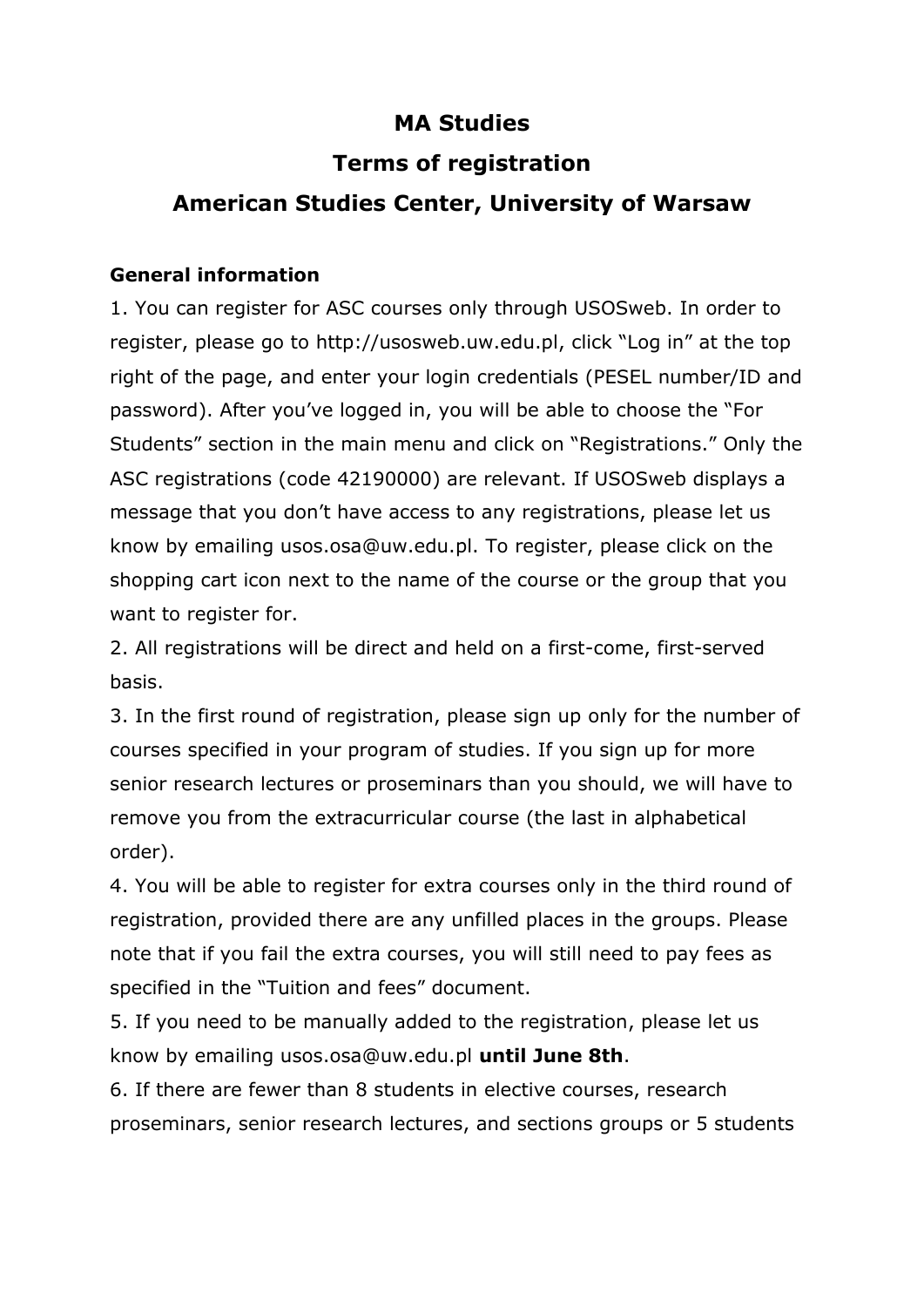in MA seminars and language classes the courses and groups will be withdrawn from the plan after the first round of registration.

7. In rare cases, if you have an important, well-founded reason to register for a course outside USOSweb, you can file a request to the ASC Counselor for Students' Affairs. In order to do so, please:

a. File a request in USOSweb, specifying the code of the course, the course name, and the reason why you are asking for manual registration. b. Obtain a written or email approval of the course instructor. If the group is filled, the instructor must explicitly state that they agree to add you to the group above the limit.

c. Submit all the documents to the Students' Office.

d. Wait for a response to your request. If the decision is positive, you will be registered for the course manually. Please keep in mind that if there are too many students in the group, the Counselor may reject your request even if the instructor agrees that you join the group.

8. The Counselor will consider requests filed **only** after September 28th and until the end of the second week of classes – so, in the case of this semester, until the end of October 14th, 2022.

9. Please keep in mind that the token registration for OGUN courses will be going on concurrently. More information about this registration is available at https://rejestracja.usos.uw.edu.pl/.

10. You can check how the classes you registered for fit in with the study program requirements by going to the "Promotions / Zaliczenia etapów" section in USOSweb.

11. On the following pages you will find specific registration instructions for each year of MA studies. Good luck!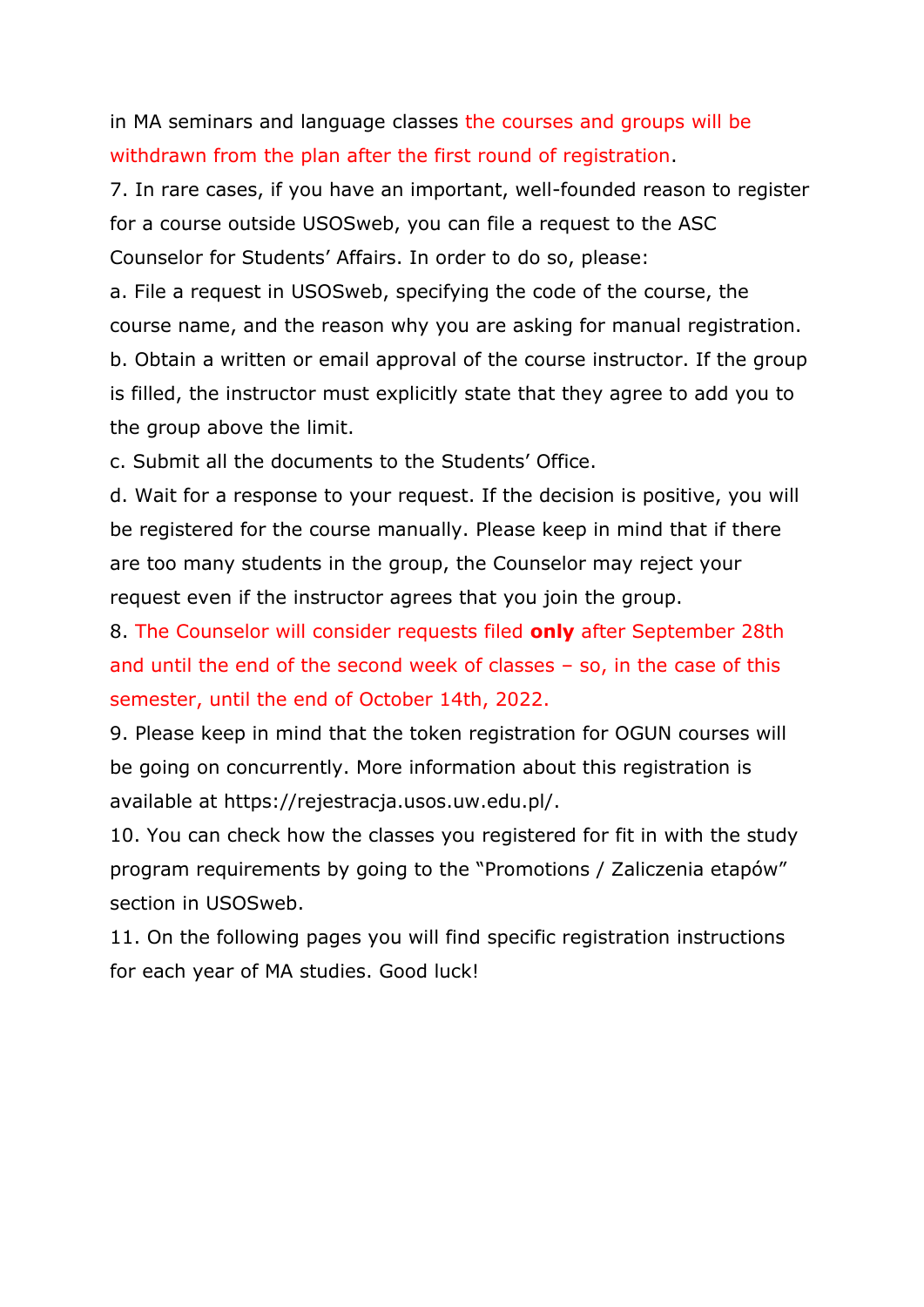## **1st year MA**

## **Registration schedule:**

1st round: September 19th, 9 p.m. (Academic Writing B2+, Hemispheric Lecture, Key Readings sections), 9:15 p.m. (language class), 9:30 p.m. (research proseminar (H)), and 9:45 p.m. (research proseminar (S)) – September 30th, 11:59 p.m.

2nd round: October 3rd, 9 p.m. – October 9th, 11:59 p.m.

#### **What you should register for:**

- The Hemispheric Lecture. This registration begins at 9:00 p.m.
- 1 group in the Academic Writing B2+ course. This registration also begins at 9:00 p.m.
- 1 group in the Key Readings in American Studies course. The classes will be taught rotationally by 4 instructors, so all groups will take place in the same time slot – Wednesdays  $1:15 - 2:45$  p.m.. This registration also begins at 9:00 p.m.
- 1 language class. This registration will begin at 9:15 p.m. If you want to, you can register for 2 classes - both English and Spanish.
- 1 introductory research proseminar in humanities. This registration will begin at 9:30 p.m.
- 1 introductory research proseminar in social sciences. This registration will begin at 9:45 p.m.